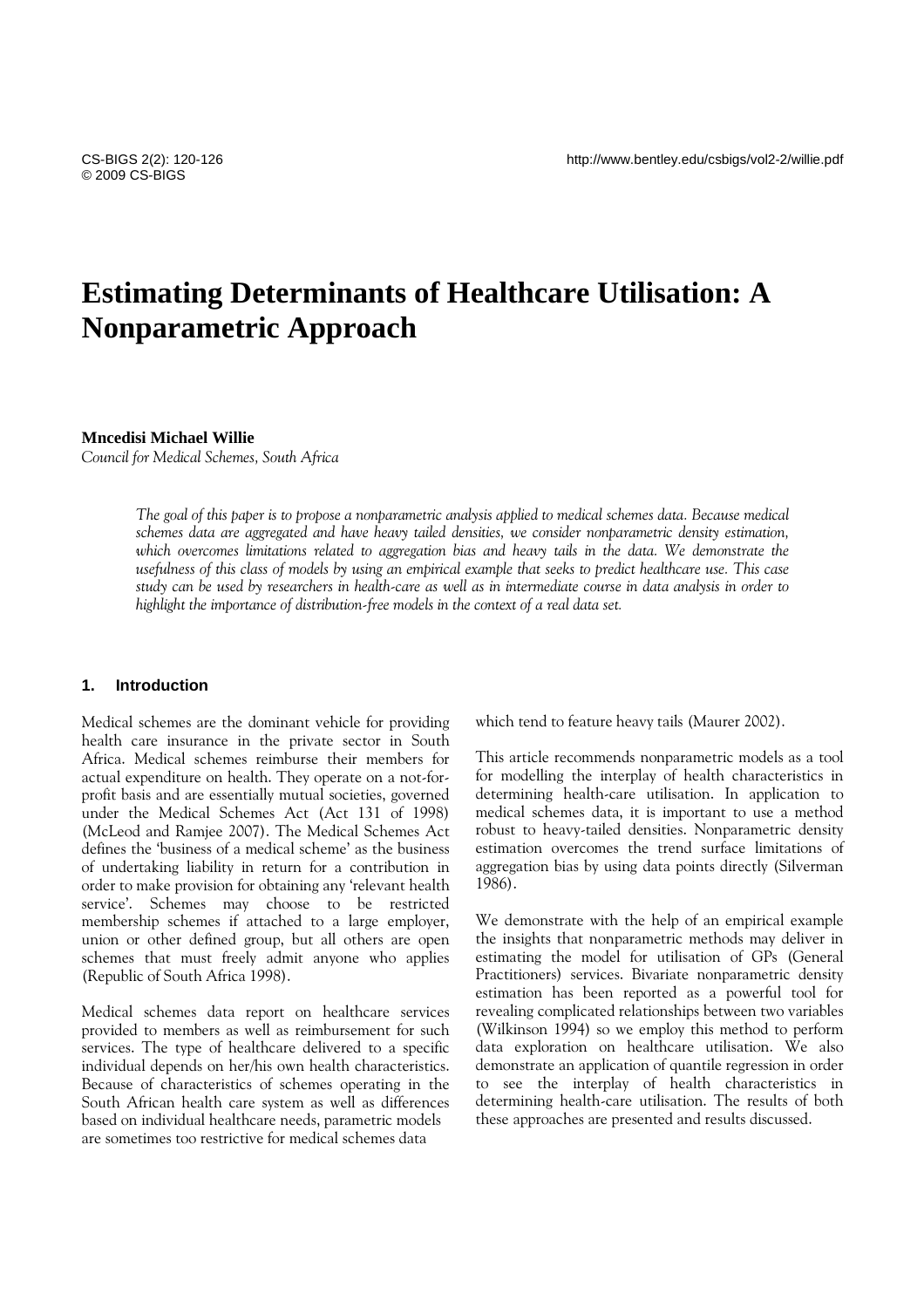This article is developed in the following way. In section 2 we give some background on the data used in this paper and on the collection of medical schemes data and provide definitions of the variables in the dataset. Sections 3 and 4 explain our methodology. We then present the results and findings in section 5, and finally give some concluding remarks.

# **2. Data and Methods**

The study included open schemes (where a scheme freely admits anyone who apply) and restricted schemes (where a member is attached to a large employer, union or other defined group) registered with the Council for Medical Schemes (CMS). The Council for Medical Schemes is an autonomous statutory body, established by the Parliament of South Africa to provide supervision over medical schemes (Council for Medical Schemes 2006a).

Data for the analysis was sourced from the Annual Statutory Return (ASR) for 2007, which contains information on the demographic profile of beneficiaries' utilisation of services and on expenditure on healthcare services (Council for Medical Schemes 2006b). A random sample of 56 (28 open and 28 restricted) schemes was selected for the analysis on the basis of the completeness of the data available for the schemes. The data were electronically submitted to the Council via a secure internet portal. Schemes final data submissions were downloaded onto Microsoft excel spreadsheets. The data were then imported to both Stata and SAS 9.1 for analysis.

The objective of this article is to suggest nonparametric models as a tool for modelling the interplay of health determinants in determining health care utilisation. The goal of the analysis was to investigate the association of healthcare utilisation with healthcare characteristics (predictors of healthcare). This was achieved by employing two nonparametric methods: bivariate nonparametric density estimation and quintile regression. We now define variables considered in the analysis.

# **3. Kernel Density Estimation (KDE)**

Kernel density estimation is probably the most widely used method for smoothing one-dimensional or multidimensional sample data into a continuous probability density function. Rosenblatt (1956) first explicitly introduced the kernel estimate (Rosenblatt 1956), defined in d dimensions as:

| <b>I able 1.</b> List of variables used |                                                                 |  |  |  |
|-----------------------------------------|-----------------------------------------------------------------|--|--|--|
| Variable                                | Description                                                     |  |  |  |
| Outcome/                                |                                                                 |  |  |  |
| response                                |                                                                 |  |  |  |
| variable                                |                                                                 |  |  |  |
|                                         | Total number of visits to a general practitioner per            |  |  |  |
| gþν                                     | year per beneficiary                                            |  |  |  |
| Covariates                              |                                                                 |  |  |  |
| scheme type                             | open, and restricted schemes                                    |  |  |  |
| scheme size                             | Small, medium, and large schemes                                |  |  |  |
|                                         | Number of visits to a general practitioner per                  |  |  |  |
| Female_visists                          | female beneficiary                                              |  |  |  |
|                                         | Number of visits to a general practitioner per male             |  |  |  |
| Male visists                            | beneficiary                                                     |  |  |  |
|                                         | Number of reported cases of hypertension (per                   |  |  |  |
| Hypertension                            | 1000 beneficiaries)                                             |  |  |  |
|                                         | Number of reported cases of Hyperlipidaemia (per                |  |  |  |
| Hyperlipidaemia                         | 1000 beneficiaries)                                             |  |  |  |
| Asthma                                  | Number of reported cases of Asthma (per 1000                    |  |  |  |
|                                         | beneficiaries)                                                  |  |  |  |
|                                         | Coronary Artery Number of reported cases of Coronary Artery     |  |  |  |
| Disease                                 | Disease (per 1000 beneficiaries)                                |  |  |  |
| HIV                                     | Number of reported cases of HIV (per 1000                       |  |  |  |
|                                         | beneficiaries)                                                  |  |  |  |
| Hypothyroidism                          | Number of reported cases of Hypothyroidism (per                 |  |  |  |
|                                         | 1000 beneficiaries)                                             |  |  |  |
|                                         | Number of reported cases of Epilepsy (per 1000                  |  |  |  |
| Epilepsy                                | beneficiaries)                                                  |  |  |  |
|                                         | Diabetes Mellitus Number of reported cases of Diabetes Mellitus |  |  |  |
| Type 1                                  | Type 1 (per 1000 beneficiaries)                                 |  |  |  |
|                                         | Diabetes Mellitus Number of reported cases of Diabetes Mellitus |  |  |  |
| Type 2                                  | Type 2 (per 1000 beneficiaries)                                 |  |  |  |
| Cardiac Failure                         | Number of reported cases of Cardiac Failure (per                |  |  |  |
|                                         | 1000 beneficiaries)                                             |  |  |  |

**Table 1.** List of variables used

Note: The healthcare characteristics variables listed above were selected merely for illustrative purposes.

$$
\hat{f}(x) = (nh^d)^{-1} \sum_{i=1}^n K((x - x_i) / h)
$$
\n(1)

where K is the kernel function, h is the smoothing factor or window width, n is the number of data points, and  $x_i$ are the data points.

The bivariate kernel density estimator is a special case of (1) defined by

$$
\hat{f}(x) = (nh^2)^{-1} \sum_{i=1}^{n} K((x - x_i) / h).
$$
 (2)

Note that is it usually assumed that  $\int K(x) dx = 1$ ; typically *K*(*x*) will be a radially symmetric unimodal probability density function, for example, the standard bivariate normal density function: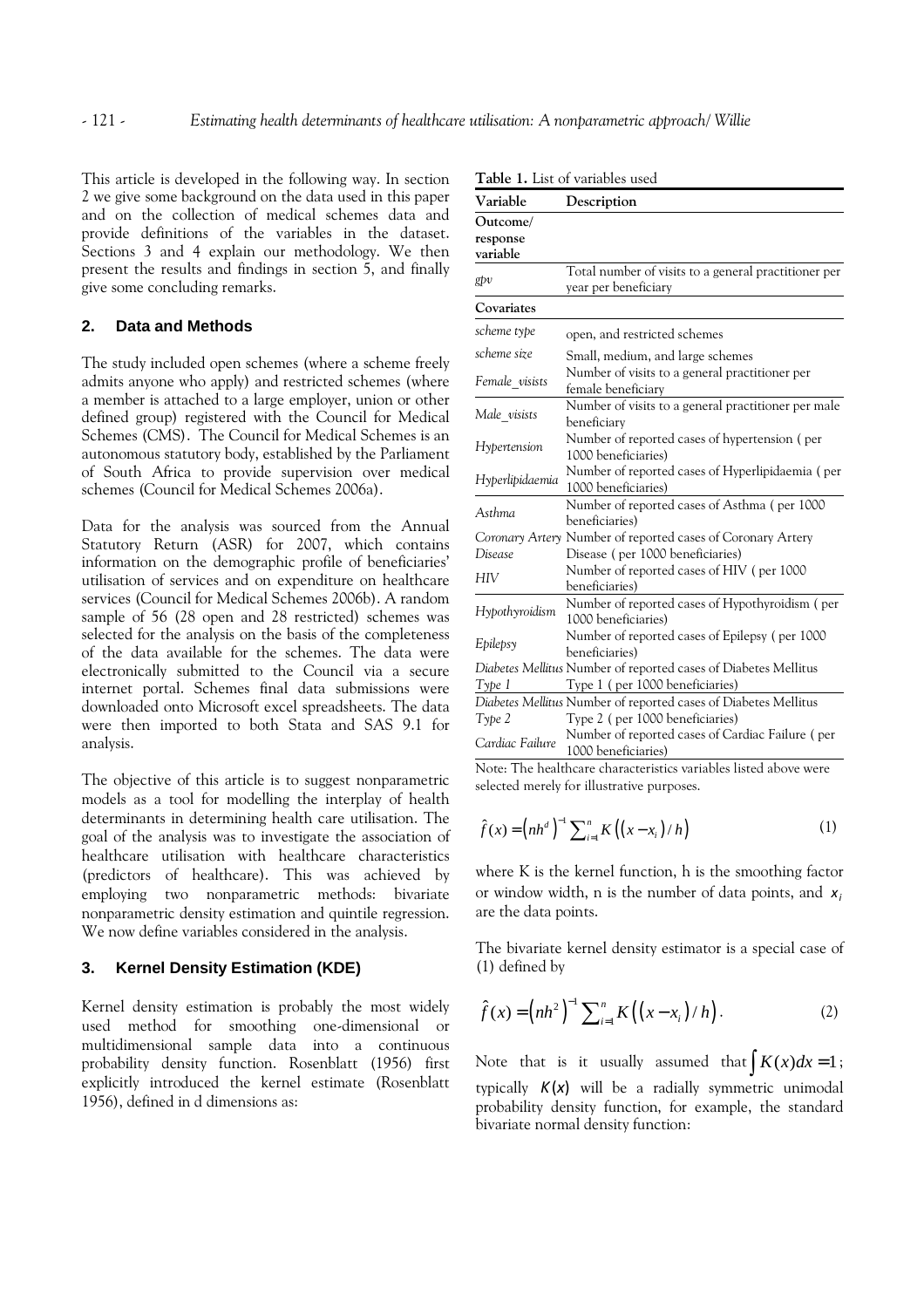- 122 - *Estimating health determinants of healthcare utilisation: A nonparametric approach/ Willie*

$$
K(x) = \frac{1}{2\pi} \exp\left(-\frac{1}{2}x'x\right).
$$
 (3)

# **4. Quantile Regression**

Quantile regression (see for example Chen 2005 and Koenker and Hallock 2001) generalizes the concept of a univariate quantile to a conditional quantile given one or more covariates. For a random variable *Y* with cumulative distribution function

$$
F(y) = \text{Prob}(Y \le y),\tag{4}
$$

the  $\tau^{th}$  quantile of Y is defined as the inverse function

$$
Q(\tau) = \inf \{ y : F(y) \ge \tau \} \tag{5}
$$

where  $0 < \tau < 1$ . In particular, the median of *Y* is  $Q(1/2)$ . Given a random sample  $\{y_1, \ldots, y_n\}$  from *Y*, it is well known that the sample median is the value of ξ which minimizes of the sum of absolute deviations

$$
\sum_{i=1}^{n} \left| y_i - \xi \right| \tag{6}
$$

Likewise, the general  $\tau^{th}$  sample quantile  $\xi(\tau)$ , which is the analogue of  $Q(\tau)$ , may be formulated as the solution of the optimization problem:

Find ξ to minimize

$$
\min_{\zeta \in R} \sum_{i=1}^{n} \rho_{\tau} (y_i - \xi) \tag{7}
$$

where  $\rho_{\tau}(z) = z(z - I(z < 0))$  for  $0 < \tau < 1$ . Here  $I(.)$  denotes the indicator function; note that  $\rho_{1/2}(z) = |z|/2$ .

Just as a sample mean, which minimises the sum of squared residuals

$$
\hat{\mu} = \arg \min_{\beta \in R^p} \sum_{i=1}^n (y_i - \mu)^2
$$
 (8)

can be extended to the linear conditional mean function  $E(Y|X=x) = x'\beta$  yielding the least-squares estimator

$$
\hat{\beta} = \arg \min_{\beta \in R^p} \sum_{i=1}^n (y_i - x_i' \beta)^2 , \qquad (9)
$$

the linear conditional quantile function,  $Q(\tau | X = x) = x \frac{1}{\tau} \beta(\tau)$  can be estimated by solving

$$
\hat{\beta}(\tau) = \arg \min_{\beta \in R^p} \sum_{i=1}^n \rho_{\tau} (y_i - x'_i \beta), \qquad (10)
$$

for any quantile  $\tau \in (0,1)$ . The quantity  $\beta(\tau)$  is called the  $\tau^{th}$  regression quantile estimator.

### **5. Findings and Discussion**

This section presents an empirical example to bring the above discussed concepts to life, and also demosntrates the applicability of such non-parametric models to the data on utilisation of general practitioners. The results are based on the analysis of a random sample of 56 registered schemes with complete utilisation data. Twenty-eight of the schemes were open schemes and the remaining twenty-eight were restricted schemes; this sample represented 45 percent of the 124 registered schemes in 2006. The number of beneficiaries from the 56 schemes represented was 6.2 million beneficiaries, which represented 87 percent of all beneficiaries.

We note that there was no significant difference between the age profile of beneficiaries in open and restricted schemes (the p-value for the equality of mean ages was 0.7932). The average age of beneficiaries in open and restricted schemes was 28 and 29 years respectively.

Tables 2 and 3 display basic descriptive statistics for some of the variables used in the analysis, for open and restricted schemes respectively. There was no significant difference in the mean number of visits to a general practitioner for open and restricted schemes (pvalue=0.83). The average number of doctor visits in 2006 was 3.0 and 3.1 visits per beneficiary per year for open and restricted schemes respectively.

An additional noteworthy feature of the data is the presence of large differences between open and restricted schemes in terms of prevalence rates. Selected conditions such as Hypertension (p=0.016), Asthma (p=0.039), Epilepsy (p-value=0.02) and Diabetes Mellitus Type 2 (p=0.015) were significantly higher in restricted schemes compared to open schemes.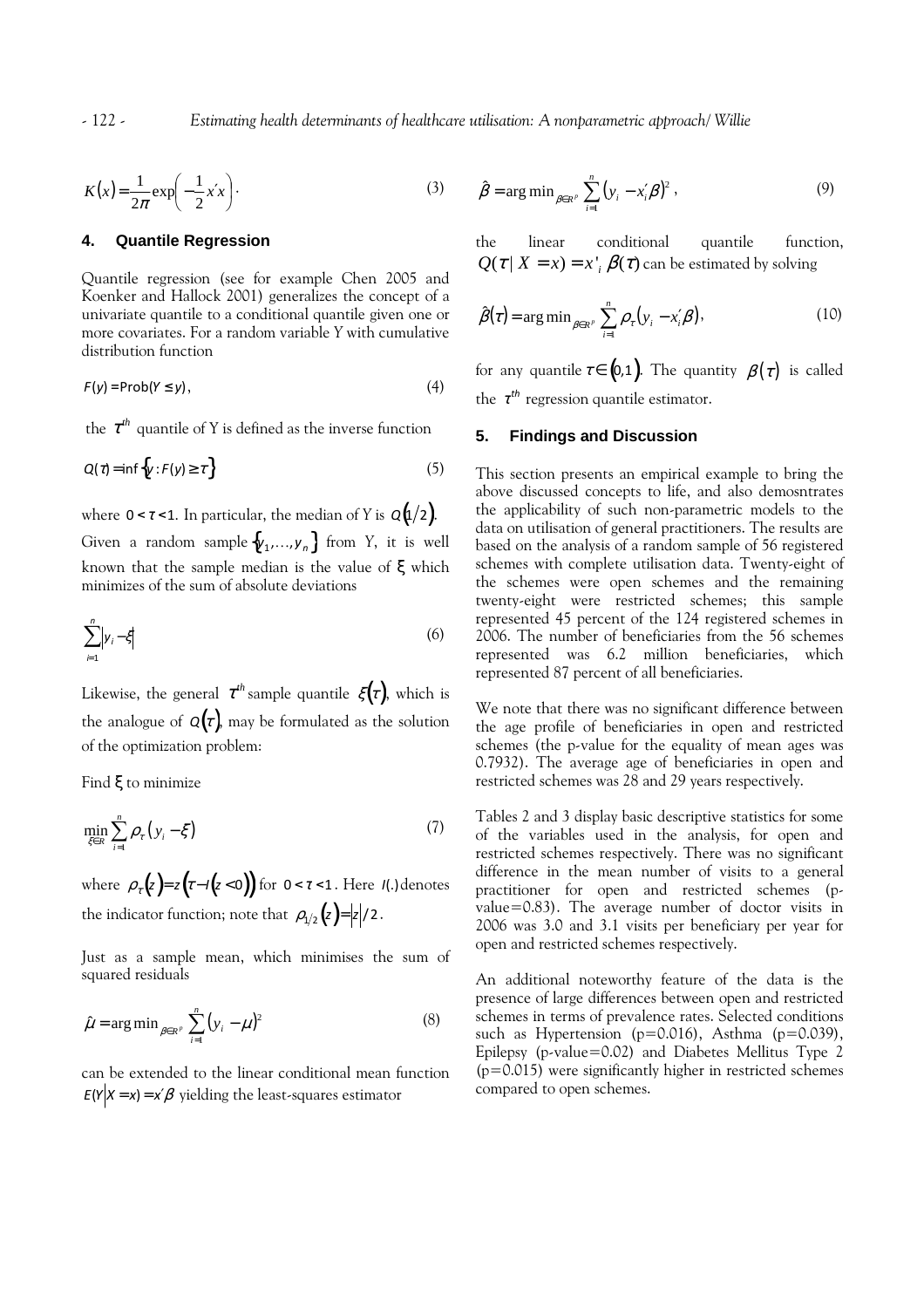# **5.1 illustrations using the kernel density estimation**

The most common two-dimensional continuous variable data display is the scatter plot. Figure 1 shows an example of such a scatter plot, using number of visits to a general practitioner for female and male beneficiaries on the y and x axes respectively. We note in passing that there were no significant difference between the mean number of visits to a general practitioner for male and female beneficiaries.

The purpose here is to show how one can smooth data points displayed in Figure 1 in order to reveal hidden structures in the data. Figure 1 was generated with the statistical software package Stata. Figures 2 -4 were produced with SAS 9.1. SAS code for producing the graphs in Figures 2-4 is given in the appendix.



**Figure 1.** Scatter plot of male and female visits to GP per beneficiary

Figure 2 shows the same scatter plot displayed in Figure1, but in the form of a contour plot of a two dimensional kernel. In Figure 2 we employed a rule-of-thumb bandwidth as a smoothing parameter; however, we note that this tends to over-smooth the data. The figure reveals that most of the data points are concentrated around 5 visits for both males and females. But if we enhance this figure and adjust the bandwidth we get a much more informative picture.

Figure 3 shows how powerful this smoothing and data display can be after adjusting the bandwidth to 0.5 for both variables. The figure also displays some evidence of where most of the data points are concentrated, but we now note that there are several clusters in the data which were not visible in Figure 2.

| Variable                                                                              | Mean  | Std.<br>Dev. | Min      | Max   |
|---------------------------------------------------------------------------------------|-------|--------------|----------|-------|
| average age per beneficiary                                                           | 32.35 | 4.31         | 26.39    | 45.74 |
| Total number of visits to a GP per<br>beneficiary<br>Log (Total number of visits to a | 2.96  | 1.2          | 0.73     | 5.28  |
| GP)                                                                                   | 12.26 | 1.35         | 9.72     | 15.39 |
| Number of episodes (per 1000<br>beneficiaries)                                        |       |              |          |       |
| Hypertension                                                                          | 65.59 | 59.05        | 3.6      | 215.9 |
| Hyperlipidaemia                                                                       | 36.96 | 50.18        | 1.4      | 255.6 |
| Asthma                                                                                | 19.72 | 13.29        | 1.1      | 50.6  |
| Coronary Artery Disease                                                               | 15.79 | 23.78        | 0        | 106   |
| HIV                                                                                   | 10.09 | 20.26        | 0        | 87    |
| Hypothyroidism                                                                        | 11.14 | 13.35        | $\Omega$ | 56.4  |
| Epilepsy                                                                              | 5.17  | 3.53         | 0.2      | 14.8  |
| Diabetes Mellitus Type 1                                                              | 4.5   | 3.23         | 0.2      | 13.4  |
| Diabetes Mellitus Type 2                                                              | 16.42 | 11.65        | 0.4      | 36.2  |
| Cardiac Failure                                                                       | 4.13  | 4.85         | 0        | 16.7  |

**Table 2.** Baseline characteristics for the open schemes

| <b>Table 3:</b> Baseline characteristics for the restricted schemes |  |
|---------------------------------------------------------------------|--|
|---------------------------------------------------------------------|--|

| Variable                                                                             | Mean   | Std.<br>Dev. | Min  | Max         |
|--------------------------------------------------------------------------------------|--------|--------------|------|-------------|
| Average age per beneficiary                                                          | 32.49  | 4.59         |      | 26.19 44.64 |
| Total number of visits to a GP<br>per beneficiary<br>Log(Total number of visits to a | 3.14   | 1.66         | 0.11 | 5.98        |
| GP)                                                                                  | 11.3   | 1.36         | 7.52 | 14.68       |
| Number of episodes (per 1000<br>beneficiaries)                                       |        |              |      |             |
| Hypertension                                                                         | 104.96 | 75.05        | 2.3  | 300.8       |
| Hyperlipidaemia                                                                      | 45.4   | 31.98        | 0    | 126.8       |
| Asthma                                                                               | 26.66  | 15.58        | 0.9  | 75.3        |
| Coronary Artery Disease                                                              | 16.97  | 16.65        | 0    | 86.2        |
| HIV                                                                                  | 4.65   | 5.32         | 0    | 21.3        |
| Hypothyroidism                                                                       | 16.58  | 13.02        | 0    | 39.9        |
| <b>Epilepsy</b>                                                                      | 7.23   | 4.06         | 0.2  | 19.4        |
| Diabetes Mellitus Type 1                                                             | 6.05   | 4.89         | 0.1  | 24.4        |
| Diabetes Mellitus Type 2                                                             | 24.4   | 15.02        | 0.5  | 57.2        |
| Cardiac Failure                                                                      | 6.12   | 8.15         | 0    | 34          |

The density estimates can also be presented in the form of perspective plots as shown in Figure 4.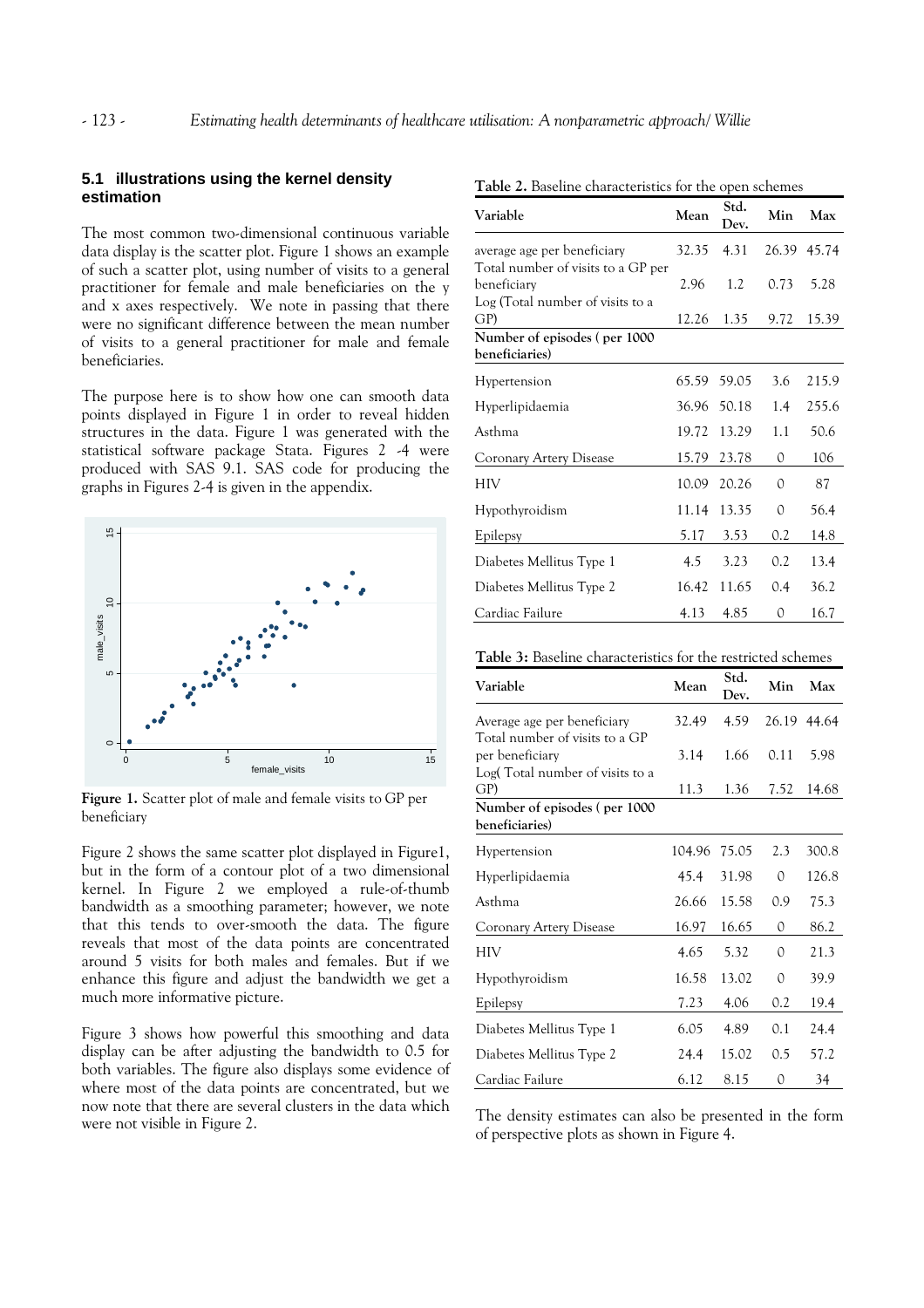

**Figure 2.** Bivariate kernel density contour plot of male and female visits to a GP per beneficiary with default bandwidths



**3.** Bivariate kernel density contour plot of male and female visits to a GP per average beneficiary with bandwidths



**Figure 4.** Three dimensional perspective plot of bivariate kernel density for male and female visits to a GP, with bandwidths  $h_x = 0.5$  and  $h_y = 0.5$ .

The probability contours of the bivariate kernel density estimates of male and female visits to general practitioners revealed hidden structures in the data. The presence of clear clusters in the data illustrate that an individual healthcare characteristic may determine healthcare needs. In the next section we explore the use of a quantile regression model to test for associations between healthcare characteristics and healthcare use.

# **5.2 Illustration using quantile regression estimation**

The analysis given in this section estimates how healthcare use depends on healthcare characteristics. A stepwise quantile regression approach was employed to add and subtract predictors from the model using a significance level of 5 percent for the threshold to either add or subtract predictors from the model. This resulting model was then used as our baseline model. The quantile regression procedure yielded the estimates presented in table 4.

**Table 4.** Stepwise quantile regression estimates (the median quantile was used)

| gpv             |          | Coef. Std. Err. | $\mathbf{t}$ | $P>t$ [95% Conf.]                |  |
|-----------------|----------|-----------------|--------------|----------------------------------|--|
| Hypertension    | 0.014    | 0.006           |              | 2.510 0.015 0.003 0.025          |  |
| Cardiac Failure | 0.077    | 0.038           |              | 2.050 0.046 0.002 0.153          |  |
| Asthma          | 0.089    | 0.025           |              | 3.570 0.001 0.039 0.139          |  |
| Epilepsy        | $-0.378$ | 0.126           |              | $-3.000$ 0.004 $-0.632$ $-0.125$ |  |
| Hypothyroidism  | $-0.087$ | 0.024           |              | $-3.570$ 0.001 $-0.136$ $-0.038$ |  |
| Constant        | 2.953    | 0.410           | 7.210        | 0.000 2.130 3.776                |  |

The estimates of the model can be interpreted as follows. We note that the estimated median number of visits to a general practitioner can be obtained from the equation estimated by the model. The median number of visits to a general practitioner per year is 2.95 for schemes with no reported cases of the health care characteristics hypertension, cardiac failure, asthma, epilepsy or hypothyroidism (the constant in the model). Each additional case of hypertension per 1,000 beneficiaries implies an increase of 0.014 in the estimated median number of visits, when the prevalences of other characteristics are held constant (ceteris paribus); similarly each additional cardiac failure and asthma case per 1,000 beneficiaries implies an increase of 0.077 and 0.089 respectively in the estimated median number of visits, ceteris paribus. Each additional epilepsy and hypothyroidism case per 1,000 beneficiaries implies a decrease of 0.378 and 0.087 respectively in the estimated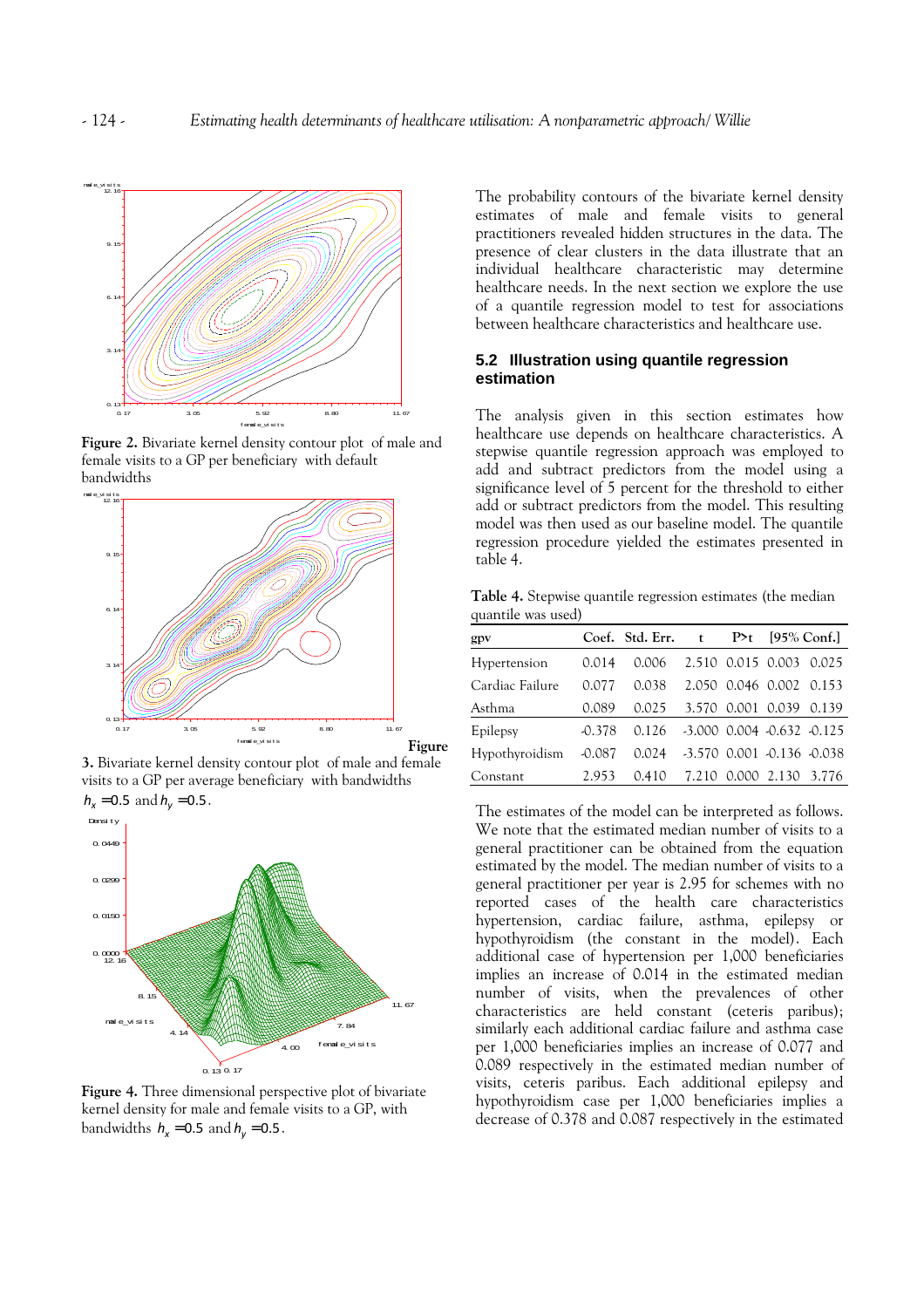median number of visits to a general practitioner, ceteris paribus.

These results affirm that there is a significant relationship between health care characteristics and health care need. However the results presented here should be interpreted with caution due to the relatively small sample size of the data set, but also to the fact that the prevalences may very well be correlated for the five different characteristics, so that it may be difficult for the ceteris paribus condition to hold.

#### **6. Concluding remarks**

The two methods presented in this article demonstrated how one can use the non-parametric approach to model healthcare data, particularly medical schemes data. We have shown that bivariate densities can be useful in detecting patterns in the data. We further explored a selected group of healthcare characteristics and assessed

# **Appendix: Code used to produce the graphs.**

Figure 1 was generated in Stata 9 and Figures 2-4 were generated in SAS, the code is as follows:

```
proc kde data=gp out=kdeout; 
var male_visits female_visits; 
run;
```
**proc gcontour** data=kdeout; plot male\_visits\*female\_visits=density/ nlevels=**25** nolegend /\*annotate=anno\*/; \*title' Figure 2: Scatter plot of male and female visits to GP per beneficiary with kernel smooth'; **run**;

```
proc kde data=gp out=kdeout2 bwm=0.5,0.5; 
var male_visits female_visits ;
```
**run**;

# **REFERENCES**

- Chen, C. (2005). An Introduction to Quantile Regression and the QUANTREG Procedure. Paper 213-30, SUGI30 Proceedings, available at http://www2.sas.com/proceedings/sugi30/213-30.pdf
- Council for Medical Schemes (2006a). Pretoria, South Africa: Council for Medical Schemes, available at http://www.medicalschemes.com.
- Council for Medical Schemes (2006b). Annual Report 2006- 07. Pretoria: Council for Medical Schemes, available at http://www.medicalschemes.com/

their association to healthcare utilisation. Our quantile (median) regression model revealed that there is a significant relationship between health care utilisation and healthcare characteristics such as hypertension, cardiac failure, asthma, epilepsy, and hypothyroidism.

The kernel density estimation and quintile regression model presented here provide attractive methods for modelling health determinants of healthcare use; however we must note that it would be most useful to use a more complete set of predictors, applied to a larger sample of data.

#### **Acknowledgements**

**run**;

I would like to thank Patrick Matshidze and Aleksandra Serwa for their continued support and encouragement. I am also grateful to all the units at the Council for Medical Schemes.

```
proc gcontour data=kdeout2 ; 
plot male_visits*female_visits=density/ 
nlevels=25 nolegend ; 
*title 'Figure 3: Scatter plot of male and female 
visits to GP per average beneficiary with kernel 
smooth'; 
run; 
proc g3d data=kdeout2; 
plot male_visits*female_visits=density/rotate=30
tilt=45; 
*title'Figure 4: Perspective plot of estimated 
bivariate density for male and female visits to a GP';
```
- Koenker, R. and Hallock K. (2001). Quantile Regression: An Introduction. *Journal of Economic Perspectives*, 15:143– 156.
- Maurer, J. (2002). Modelling socioeconomic and health determinants of health-care use. *Health Econ*. 16: 976-979
- McLeod H, Ramjee S. (2007). Medical Schemes. In: Harrison S, Bhana R, Ntuli A, editors. South African Health Review. http://www.hst.org.za/uploads/files/chap4\_07.pdf